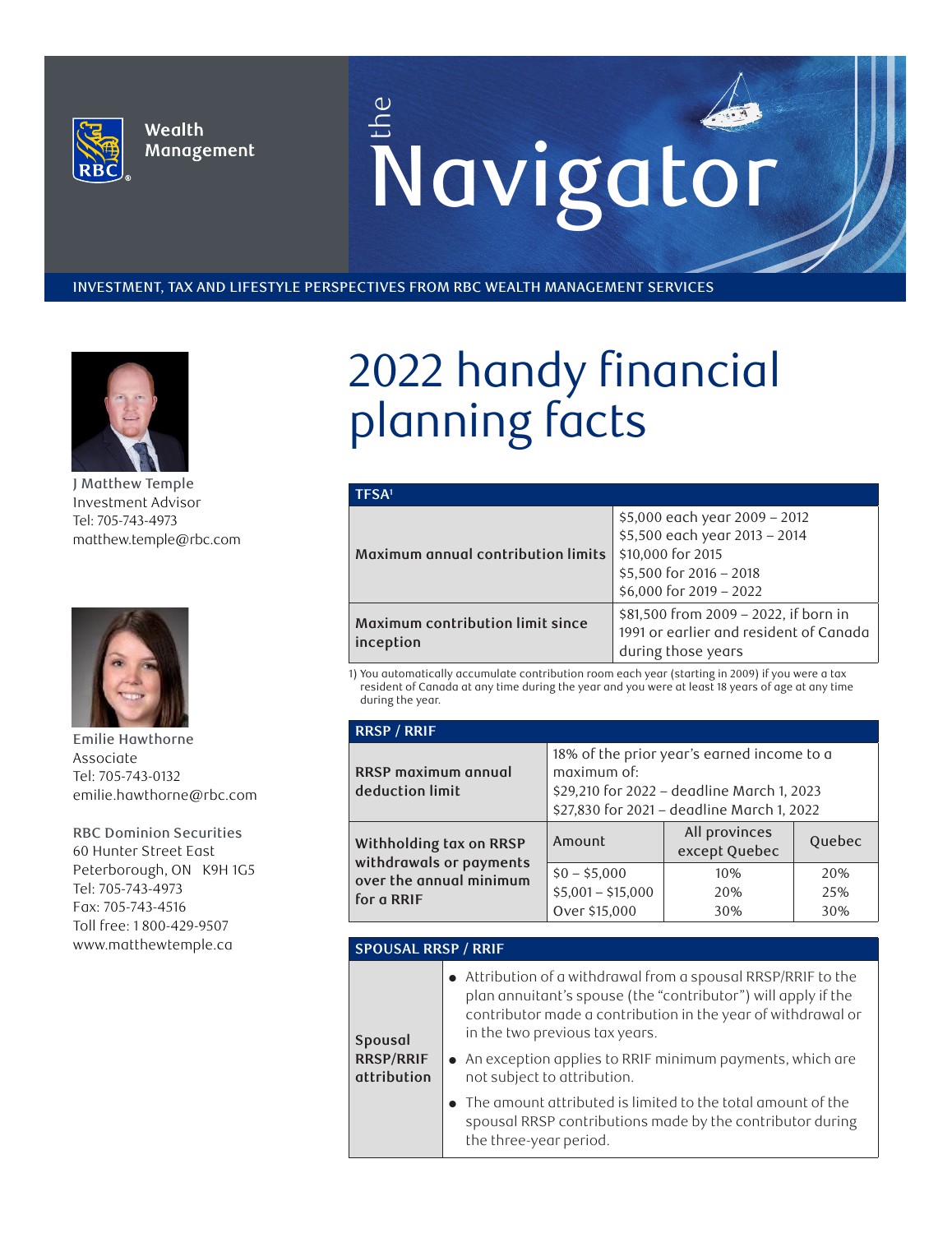| <b>IPP</b>                                                                                      |  |
|-------------------------------------------------------------------------------------------------|--|
| Employment earnings required to contribute the maximum   \$171,000 for 2022; \$162,278 for 2021 |  |

| <b>PENSION AMOUNTS</b>                     |          |  |
|--------------------------------------------|----------|--|
| YMPE – yearly maximum pensionable earnings | \$64,900 |  |
| CANSIM rate                                | 2.03%    |  |

| <b>U.S. THRESHOLDS</b>                                   |                 |  |
|----------------------------------------------------------|-----------------|--|
| Lifetime U.S. estate and gift tax exemption <sup>2</sup> | US \$12,060,000 |  |
| Annual U.S. gift tax exemption - non U.S. married spouse | US \$164,000    |  |
| Annual U.S. gift exemption - children / others           | US \$16,000     |  |

2) A Canadian resident (non U.S. person) with U.S. situs property > US \$60,000 and a worldwide estate > US \$12.06 million may have exposure to U.S. estate tax. A Canadian resident with U.S. situs property > US \$60,000 must file a U.S. estate tax return.

| RESP - per beneficiary:                        |                                              |       |                                     |                    |
|------------------------------------------------|----------------------------------------------|-------|-------------------------------------|--------------------|
| Maximum contributions                          | Lifetime limit of \$50,000. No annual limit. |       |                                     |                    |
| Maximum lifetime CESG limit                    | \$7,200                                      |       |                                     |                    |
| Contribution deadline                          | December 31st                                |       |                                     |                    |
|                                                | Income level from 2020                       | CESG% | Max contribution<br>to attract CESG | Max<br><b>CESG</b> |
| Maximum annual basic CESG                      | Any                                          | 20%   | \$2,500                             | \$500              |
| Maximum annual basic CESG if unused carry-fwds | Any                                          | 20%   | \$5,000                             | \$1,000            |
| Maximum annual additional CESG                 | \$50,197 or less                             | 20%   | \$500                               | \$100              |
|                                                | \$50,197 to \$100,392                        | 10%   | \$500                               | \$50               |

| RDSP - per beneficiary:                              |                                         |                                               |                  |  |
|------------------------------------------------------|-----------------------------------------|-----------------------------------------------|------------------|--|
| Maximum contributions                                |                                         | Lifetime limit of \$200,000. No annual limit. |                  |  |
| Maximum lifetime CDSG and CDSB limit                 | \$70,000 for CDSG and \$20,000 for CDSB |                                               |                  |  |
| Maximum annual CDSG and CDSB if unused<br>carry-fwds | \$10,500 for CDSG and \$11,000 for CDSB |                                               |                  |  |
| Contribution deadline                                | December 31st                           |                                               |                  |  |
|                                                      | Income level from 2020                  | Max contribution<br>to attract CESG           | Max CDSG/CDSB    |  |
| Annual CDSG limit                                    | \$100,392 or less                       | \$1,500                                       | \$3,500          |  |
|                                                      | Above \$100,392                         | \$1,000                                       | \$1,000          |  |
|                                                      | \$32,797 or less                        | N/A                                           | \$1,000          |  |
| Annual CDSB limit                                    | Between \$32,797 and<br>\$50,197        | N/A                                           | \$1,000 prorated |  |
|                                                      | Over \$50,197                           | N/A                                           | \$0              |  |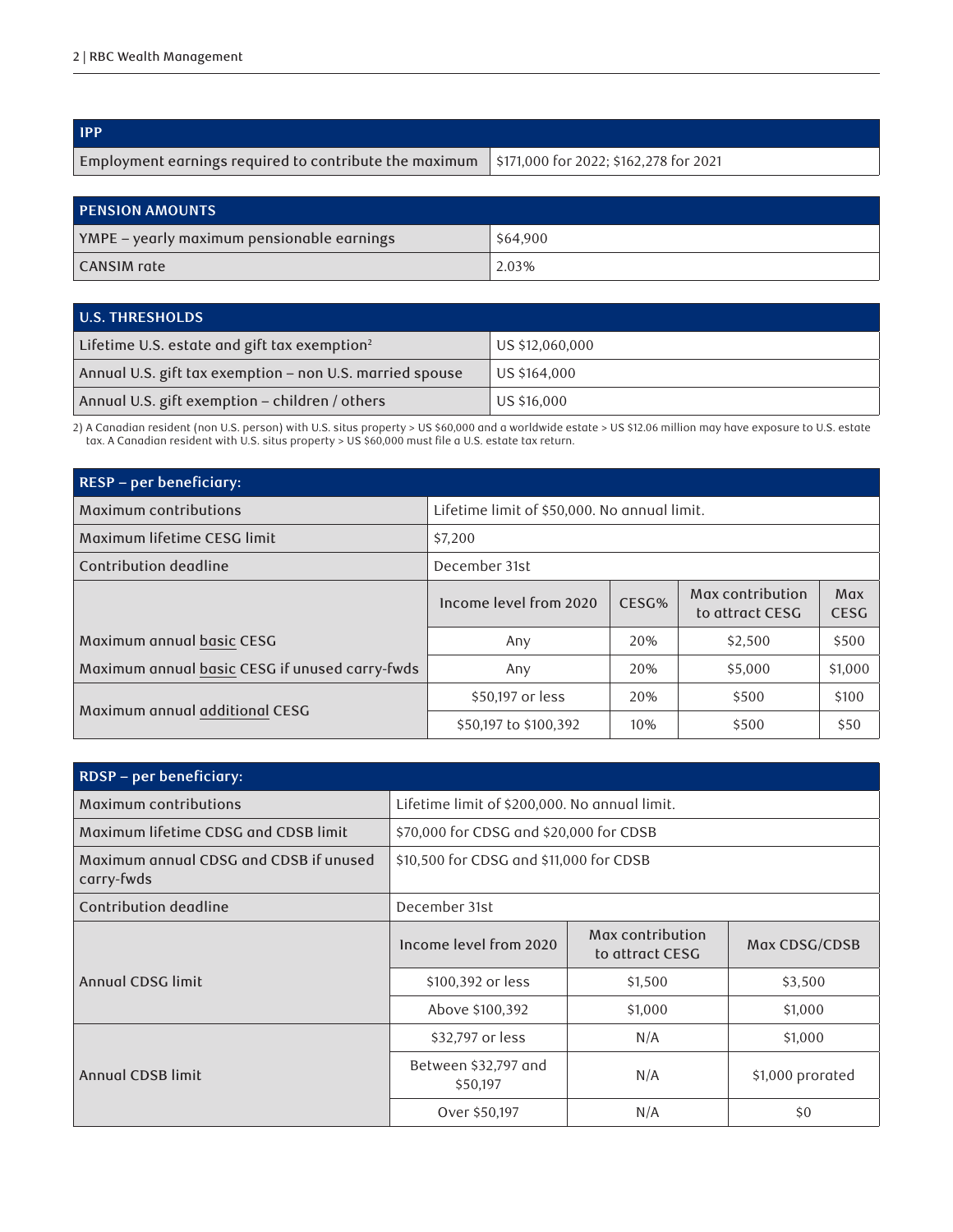| MARGINAL vs AVERAGE TAX RATE |                                                                                                                      |  |
|------------------------------|----------------------------------------------------------------------------------------------------------------------|--|
| Marginal tax rate            | $^\text{!}$ Tax rate applicable to the last dollar of income earned. It does not consider<br>deductions and credits. |  |
|                              | Average (or effective) tax rate   Actual tax rate paid. It considers deductions, credits and graduated tax brackets. |  |

| <b>FEDERAL TAX CREDITS</b>                | <b>BASE AMOUNT</b>                                                                                                  | <b>TAX CREDIT</b>  |
|-------------------------------------------|---------------------------------------------------------------------------------------------------------------------|--------------------|
| Basic personal amount <sup>3</sup>        | \$12,719 to \$14,398                                                                                                | \$1,908 to \$2,160 |
| Spouse or common-law partner amount       | \$12,719 to \$14,398                                                                                                | \$1,908 to \$2,160 |
| Age amount                                | \$7,898                                                                                                             | \$1,185            |
| Net income threshold for age amount       | \$0.15 for every \$1 of net income above \$39,826;<br>the full age amount is eliminated at a net income of \$92,479 |                    |
| Disability amount                         | \$8,870                                                                                                             | \$1,330            |
| Disability supplement amount (for minors) | \$5,174                                                                                                             | \$776              |
| Pension income amount                     | \$2,000                                                                                                             | \$300              |
| Medical expense tax credit                | Lesser of 3% of net income or \$2,479                                                                               |                    |

3) The federal basic/spouse/common-law partner amounts range from \$12,719 to \$14,398 for taxpayers with taxable income below \$155,625. The benefit of the increased amounts gradually declines until it is eliminated when taxable income reaches \$221,708.

| FEDERAL TAX BRACKETS and RATES |          | <b>FEDERAL DIVIDEND TAX RATES</b>        | <b>GROSS-UP</b> |
|--------------------------------|----------|------------------------------------------|-----------------|
| Taxable income                 | Tax rate | Eligible dividends                       | 38%             |
| Up to \$50,197                 | 15%      | Non-eligible dividends                   | 15%             |
| Over \$50,197 up to \$100,392  | 20.50%   | LIFETIME CAPITAL GAINS EXEMPTION (LCGE)  |                 |
| Over \$100,392 up to \$155,625 | 26%      | For qualified small business corporation |                 |
| Over \$155,625 up to \$221,708 | 29%      | shares                                   | \$913,630       |
| Over \$221,708                 | 33%      | For qualified farm or fishing property   | \$1,000,000     |

| <b>FEDERAL CHARITABLE DONATIONS</b> |                                                                              |                                                                          |  |
|-------------------------------------|------------------------------------------------------------------------------|--------------------------------------------------------------------------|--|
| Donation amount                     | For individuals not taxed at the<br>highest federal rate of 33% <sup>4</sup> | For individuals taxed at the highest<br>federal rate of 33% <sup>5</sup> |  |
| <b>First \$200</b>                  | 15%                                                                          | 15%                                                                      |  |
| Excess over \$200                   | 29%                                                                          | 33% or 29% <sup>5</sup>                                                  |  |

4) Highest federal rate begins when income is over \$221,708.

5) A 33% donation tax credit is available for donations to the extent an individual has income that is subject to the 33% top marginal tax rate. A 29% donation tax credit is available on the remaining amount of the donation.

| <b>IMPORTANT PERSONAL TAX DEADLINES<sup>6</sup></b> |                                                                            |  |
|-----------------------------------------------------|----------------------------------------------------------------------------|--|
| Personal income tax instalments                     | March 15, 2022<br>June 15, 2022<br>September 15, 2022<br>December 15, 2022 |  |
| Personal income tax return filing                   | May 2, 2022                                                                |  |
| Self-employed income tax return filing              | June 15, 2022                                                              |  |
| Balance owing for taxes payable                     | May 2, 2022                                                                |  |

6) When the due date falls on a Saturday, a Sunday, or a public holiday recognized by the CRA, your payment or return is considered on time if the CRA receives it or it is postmarked on the next business day.

| <b>OTHER DEADLINES</b>                       |                                                                               |
|----------------------------------------------|-------------------------------------------------------------------------------|
| Prescribed rate loan interest payment due by | Jan. 30, 2022 for 2021 interest; Jan. 30, 2023 for 2022 interest <sup>7</sup> |
| Last trade date for Canadian and U.S. stocks | December 28, 2022, assuming a 2-day settlement                                |

7) January 30, 2022 falls on a weekend. Be sure to make arrangements to ensure the interest payments are made by the due date as the deadline is not extended to the next business day.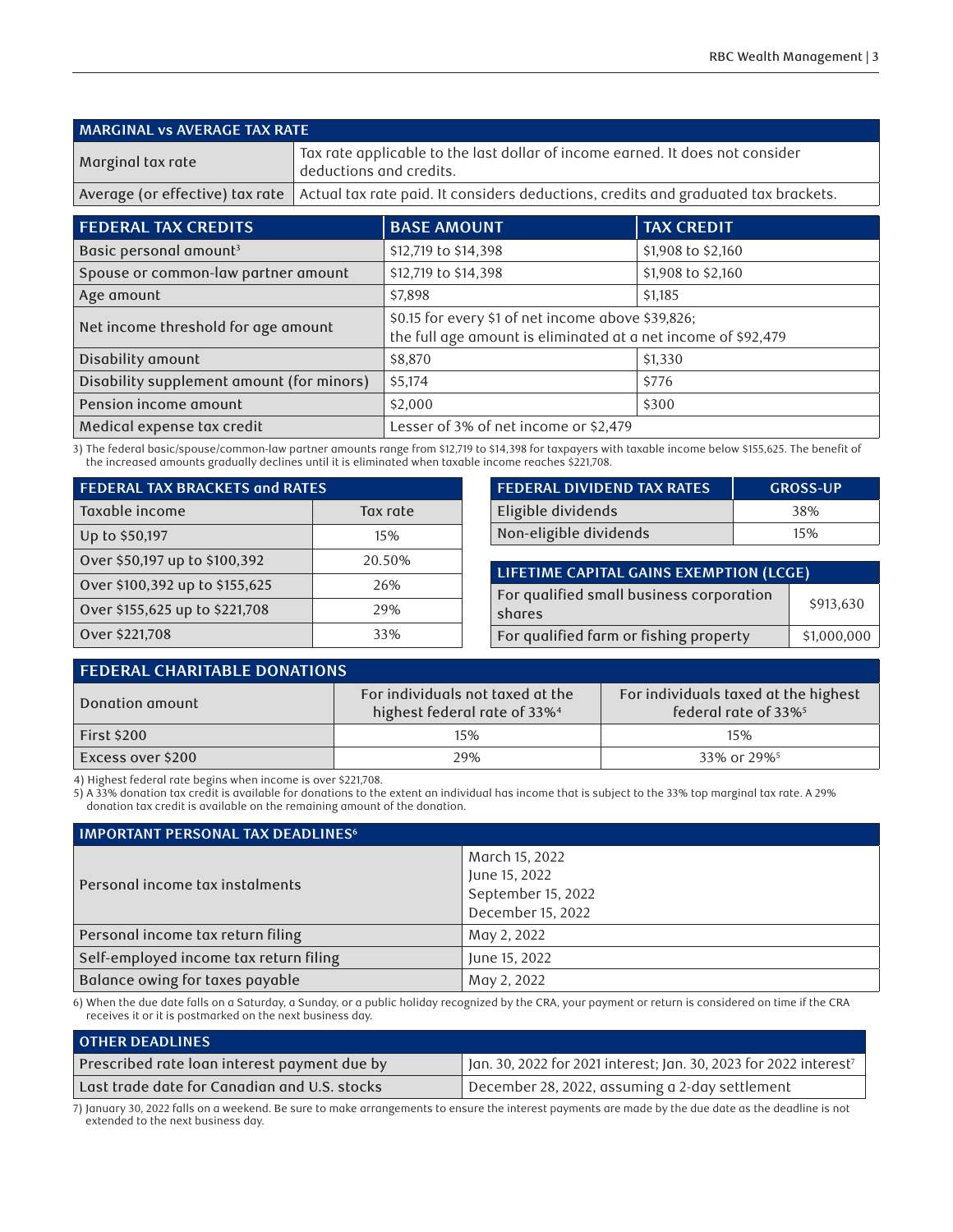| CANADA PENSION PLAN and QUEBEC PENSION PLAN                                   |                                              |                    |  |
|-------------------------------------------------------------------------------|----------------------------------------------|--------------------|--|
| Maximum amounts:                                                              | <b>CPP</b>                                   | <b>QPP</b>         |  |
| Retirement benefit at age 65                                                  | \$1,253.59/mo                                | \$1,253.59/mo      |  |
| Post-retirement benefit at age 65                                             | \$36.26/mo                                   | N/A                |  |
| Retirement benefit supplement                                                 | N/A                                          | \$28.08/mo         |  |
| Early retirement benefit at age 60<br>(36% max reduction or 0.6% per month)   | \$802.30/mo                                  | \$802.30/mo        |  |
| Deferred retirement benefit at age 70<br>(42% max increase or 0.7% per month) | \$1,780.10/mo                                | \$1,780.10/mo      |  |
| Disability benefit                                                            | \$1,464.83/mo                                | \$1,464.83/mo      |  |
| Survivor's benefit - younger than 65                                          | \$674.79/mo                                  | See chart<br>below |  |
| Survivor's benefit - 65 and older                                             | \$752.15/mo                                  | \$751.15/mo        |  |
| Children of disabled CPP/QPP contributors                                     | \$264.53/mo                                  | \$83.99/mo         |  |
| Children of deceased CPP/QPP contributors                                     | \$264.53/mo                                  | \$257.58/mo        |  |
| Combined survivor's and retirement benefit at age 65                          | \$1,257.13/mo                                | \$1,257.13/mo      |  |
| Combined survivor's and disability benefit                                    | \$1,467.04/mo                                | Undisclosed        |  |
| Death benefit (one time payment)                                              | \$2,500.00                                   | \$2,500.00         |  |
| Employee and employer contributions                                           | \$3,499.80/yr                                | \$3,776.10/yr      |  |
| Self-employed contributions                                                   | \$6,999.60/yr                                | \$7,552.20/yr      |  |
| QPP SURVIVOR'S BENEFIT - younger than 65                                      |                                              |                    |  |
| Age                                                                           | Situation                                    | QPP                |  |
| Under 45                                                                      | Without any dependant children               | \$605.68/mo        |  |
| Under 45                                                                      | With one or more dependant children          | \$958.43/mo        |  |
| Under 45                                                                      | Disabled, with or without dependant children | \$995.92/mo        |  |
| Between 45 and 64                                                             | All situations                               | \$995.92/mo        |  |

| <b>OLD AGE SECURITY</b>                                               |                                                                                                                        |  |
|-----------------------------------------------------------------------|------------------------------------------------------------------------------------------------------------------------|--|
| Maximum benefits as of Q1:                                            | <b>OAS</b>                                                                                                             |  |
| Benefit at age 65                                                     | \$642.25/mo                                                                                                            |  |
| Deferred benefit at age 70 (36% max increase<br>or $0.6\%$ per month) | \$873.46/mo                                                                                                            |  |
| Clawback rate                                                         | \$0.15 for every \$1 of net income above \$81,761; the full OAS is<br>eliminated at a net income of \$133,141 as of Q1 |  |

| <b>GOVERNMENT CONTACT INFORMATION</b> |                                        |  |
|---------------------------------------|----------------------------------------|--|
| CRA general help line for individuals | EN: 1-800-959-8281; FR: 1-800-959-7383 |  |
| Phone number for CPP and OAS queries  | EN: 1-800-277-9914; FR: 1-800-277-9915 |  |
| Phone number for QPP queries          | 1-800-463-5185                         |  |